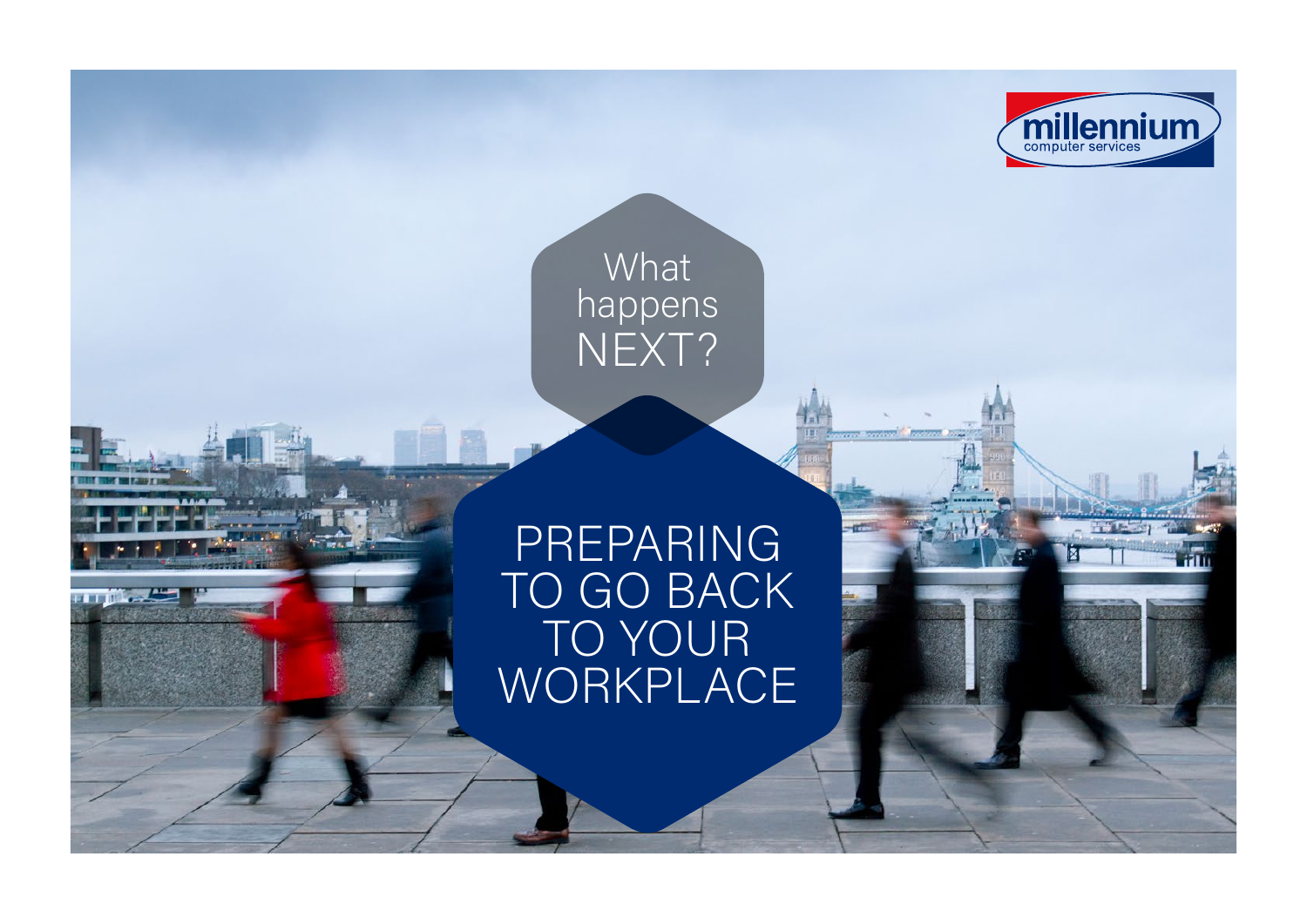## **What** happens NEXT?

## PREPARING TO GO BACK TO YOUR **WORKPLACE**

At the moment it feels like we're all living in limbo, doesn't it?

It's an uncertain time to say the least. And we don't even really have an end in sight.

Confined to our houses - and gardens if we're lucky enough. Our homes have turned into offices, nurseries, schools... probably very exclusive pubs too! All under one roof.

We know that the people who planned for the event of a lockdown found the whole process of sending staff to work from home a lot less stressful.

suffered a bigger loss in productivity than they needed to.

But while we wait on the government to make a call on how long this lockdown will last, we should really be taking some time now to make a plan for our businesses, and the eventual return to the workplace.

Those who left it till the last minute? Well, they struggled, and have definitely wasted time and

When you start to put together a plan, look at how the lockdow has affected your business. What's worked well? What do differently if you'd had more time to plan?

So while we were unsure as to whether a lockdown would happen, we know for sure that we will be returning to our workplaces at some point. The only question is... when?

Start planning for that eventuality now and ensure it's as smooth a process as possible.

"Why do we need a plan?" I hear vou ask. "Can't everyone just, you know, come back to the office?"

Well, not really. There's a little more to think about that that.

It's not a mammoth task. You just need to know what to consider and you can make your plan.

## Before you get going...

Make a list. This will help you along these next steps.

------. . . . . . ----------

There are three main elements to look at.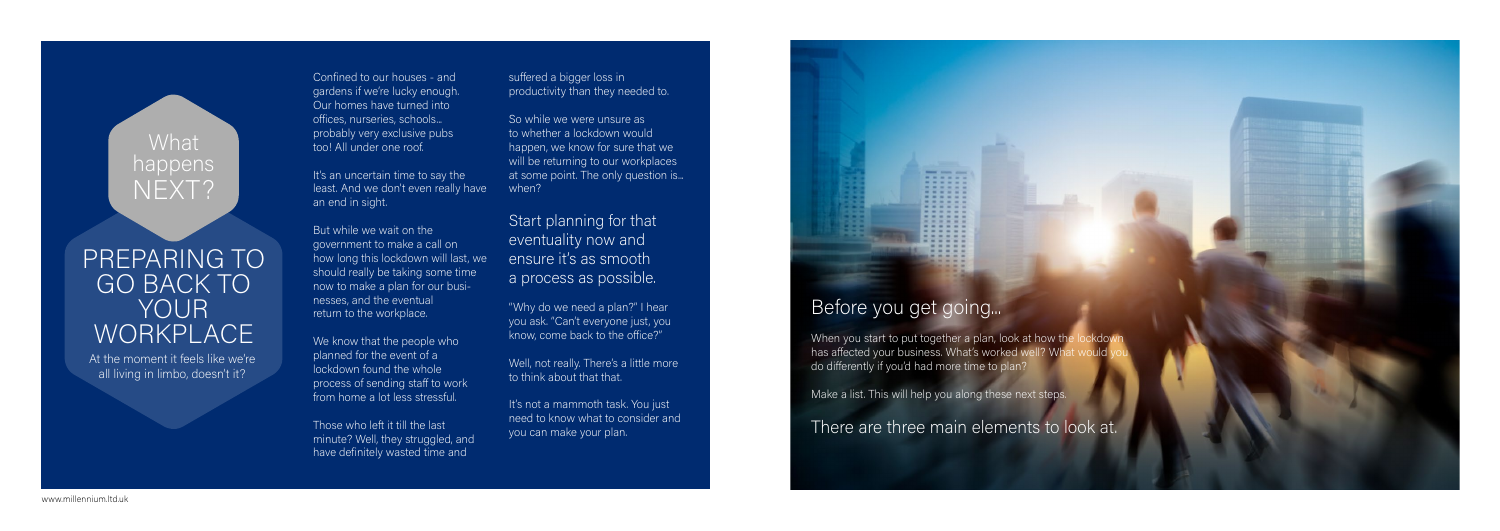It's likely that there'll a phased end to the lockdown. That might mean that not all of your people will come back to your workplace at the same time.

You may have people working for you that are at higher risk (or live with someone who is high risk), so they may have to stay home for longer.

You may also have had to lose some of your team due to the impact on your business.

Basically, things are not going to click straight back to the "old normal". And honestly, they may never be the same again for many of us.

You've probably found that having your people work remotely hasn't been so bad. Perhaps before this you didn't think it was possible to have remote workers? Will this help you to become more flexible with the way you work, and expect your team to work?

In the case of a phased return to your workplace, look at how well your team have coped over the last few weeks. Those who have thrived should perhaps be among the last to return. Those who've struggled (and are not in a risk category) should be first back.





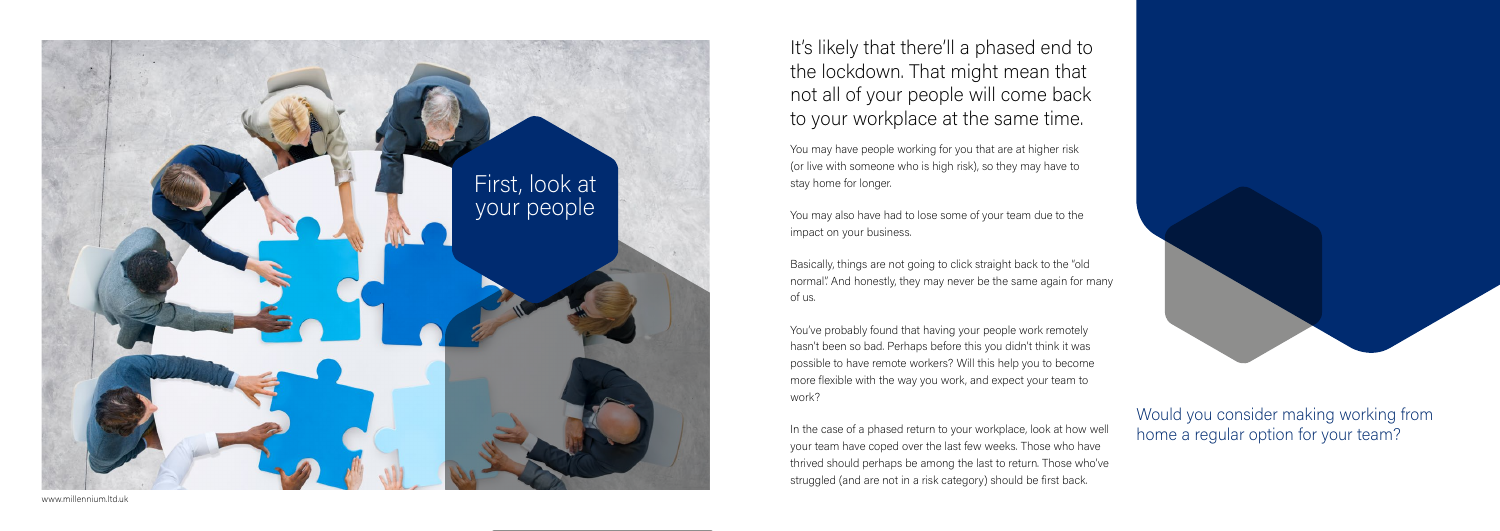

While everyone has been working from home, they've needed devices to work on, and a setup that allows them to access your network, files, applications, etc.

How has the at home setup worked for you?

If you planned ahead of time for a lockdown, you've probably had an almost seamless switch to home working. At least as far as your IT is concerned, anyway.

Will your IT service provider need to spend a lot of time with you setting everything back up in the workplace?

If you didn't, what are the changes that you would make once the restrictions are loosened? What changes would you need to make to allow home working for any of your team on a regular basis?

How will you manage the safekeeping and return of any company equipment during this process? Did you or your IT service provider keep a list of what was handed out?

Again, if you plan to keep some staff working from home permanently or regularly, do they have everything they need to make the switch? Do you need to purchase extra devices or licenses for apps?

This is the part of your plan where you'll need to liaise with your IT service provider. What can they do to help the move back be as easy as possible for you?

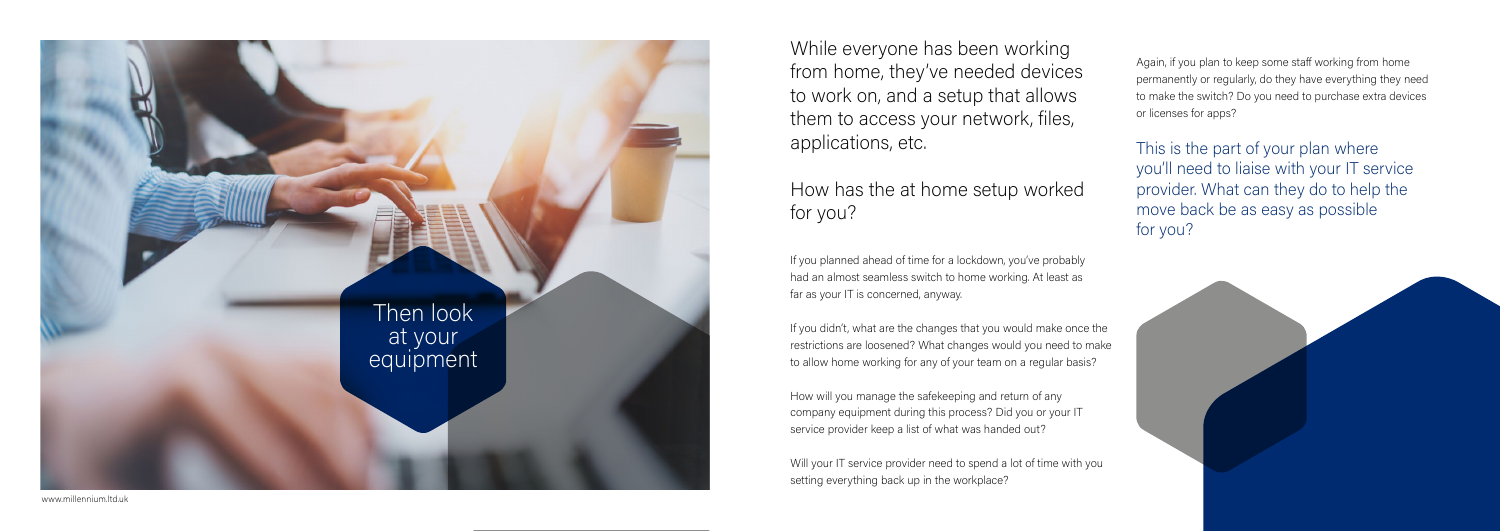

Access to your data has been moved across devices from your workplace, to homes, and now needs to come back to the workplace again. Has your data security been compromised in any way during this process?

Strictly speaking, if you've managed the switch well and your peo ple have followed protocol, your data should be watertight. All the additional checks and measures should mean that your anti-virus software is up-to-date and the most recent versions of everything should be installed.

However, if you managed the move in a rush, perhaps you could have been a little more thorough?

Whatever the case, when people and devices start coming back to your workplace, it's a great opportunity to update everything, check the strength of passwords, and ensure all data is constantly backed up.

Making sure data is safe – and keeping it that way – must be a very high priority for all businesses, these days.

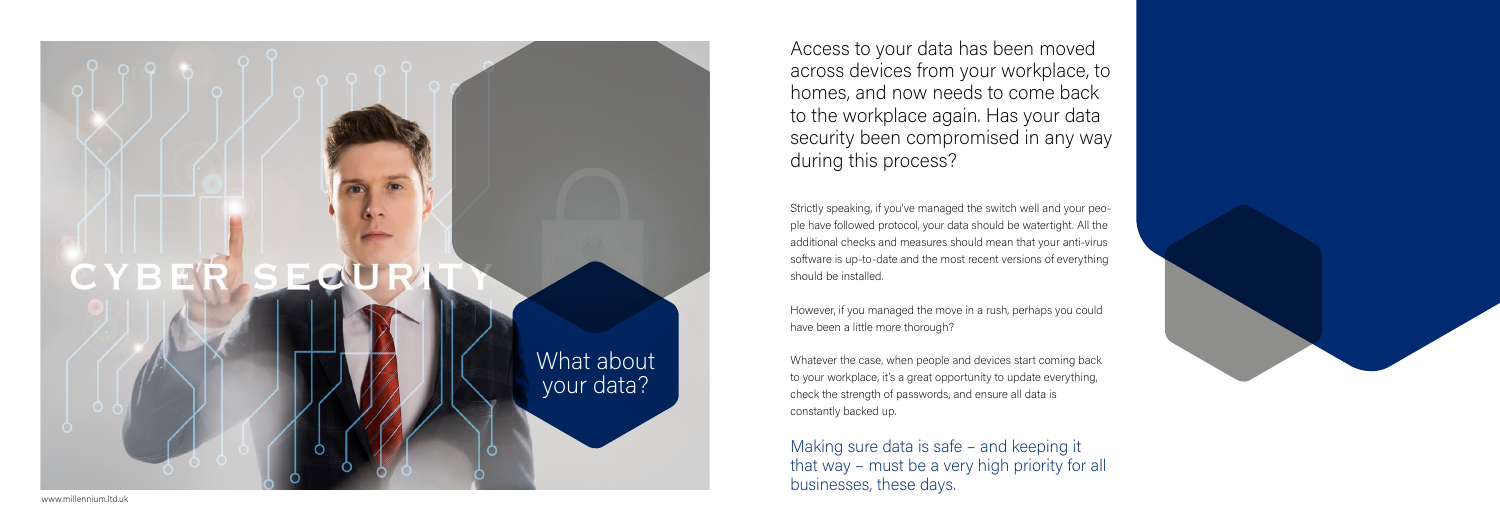

There's no doubt that times are going to be hard for a while. The economy has been impacted in a big way, and we're all going to have to tighten our belts in some way.

IT has never been something to underinvest in. Because that will have a direct impact on how productive your team will be, and how safe your data is.

If your business found that the move to working from home was actually quite easy, how can you use this to your advantage and save money in the process?

For example, if you plan to allow some of your people to work from home on a permanent or regular basis, what would that mean for your premises? Could you make savings by downsizing?

Are there any other things that you've found yourself less reliant on than usual? Maybe your future business meetings could be held online rather than face to face, saving travel time and cost?

The changes will differ from business to business. But there are probably some areas that you can now review to make some savings.